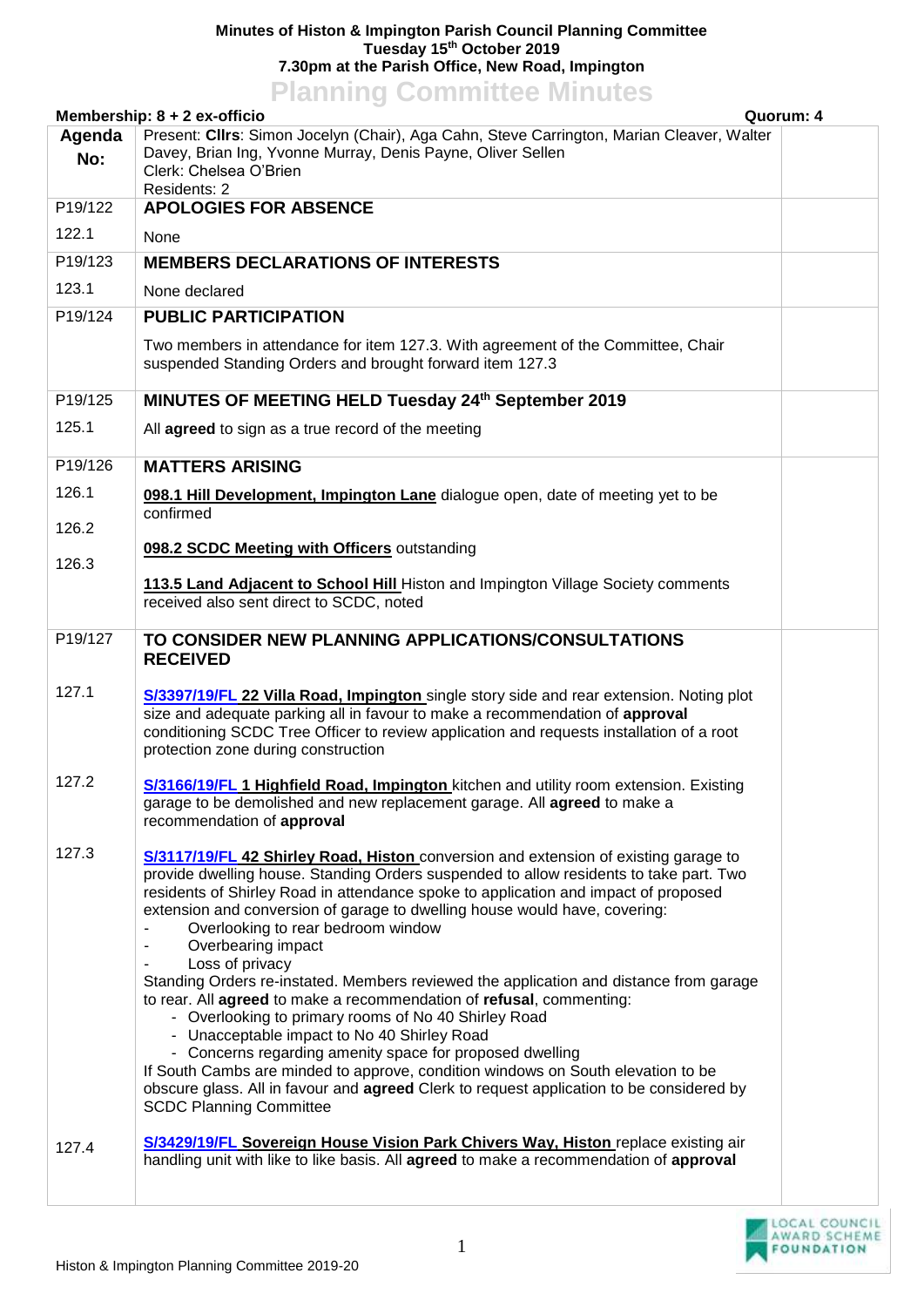| 127.5   | S/3353/19/FL 20 Water Lane, Histon extension to existing garden building. All agreed to                                                                              |  |
|---------|----------------------------------------------------------------------------------------------------------------------------------------------------------------------|--|
|         | make a recommendation of approval conditioning not to be used a permanent dwelling and                                                                               |  |
|         | not for business use.                                                                                                                                                |  |
|         | Discharge of Conditions - For information only:                                                                                                                      |  |
|         |                                                                                                                                                                      |  |
| 127.6   | S/2840/19/DC 6 Home Close, Histon discharge of condition 3 (materials) of<br>planning application S/0933/19/FL - demolition of existing pool and construction of new |  |
|         | dwelling house                                                                                                                                                       |  |
| 127.7   | S/3413/19/DC 49-83 Impington Lane, Impington discharge of condition 7 (tree and                                                                                      |  |
|         | hedgerow condition survey plan with proposals for protection and removal).                                                                                           |  |
|         |                                                                                                                                                                      |  |
| 127.8   | S/3415/19/DC 49-83 Impington Lane, Impington discharge of condition 9 (landscape and<br>ecological management plan)                                                  |  |
|         |                                                                                                                                                                      |  |
| 127.9   | S/3414/19/DC 49-83 Impington Lane, Impington discharge of condition 8 (construction                                                                                  |  |
|         | ecological management plan) pursuant to planning appeal                                                                                                              |  |
| 127.10  | S/3385/19/DC The Railway Vue Station Road, Histon discharge of condition 6 (traffic                                                                                  |  |
|         | management plan) and 7 (external surface materials)                                                                                                                  |  |
| P19/128 | <b>To Accept Clerks Report</b>                                                                                                                                       |  |
| 128.1   | Provided to all and accepted (Appx 1) covering:                                                                                                                      |  |
|         | <b>SCDC Decision Notices</b>                                                                                                                                         |  |
|         | <b>Planning Policy Monthly Update</b>                                                                                                                                |  |
|         | <b>SHLAA Update</b><br><b>NHP Update</b><br>$\overline{\phantom{a}}$                                                                                                 |  |
|         |                                                                                                                                                                      |  |
| P19/129 | To Receive Up-Date on Northstowe, North West Cambridge, Darwin Green,                                                                                                |  |
|         | <b>Waterbeach developments</b>                                                                                                                                       |  |
| 129.1   | Northstowe Next Forum: 6 November 2019                                                                                                                               |  |
| 129.2   | Darwin Green 2 & 3 Public Consultation Event held 18 <sup>th</sup> September attended by Clirs                                                                       |  |
|         | Jocelyn, Ing and Cahn, discussions with Officers at the event covered:                                                                                               |  |
|         | Location of Parish Office, options for office within the Community Building or<br>primary school                                                                     |  |
|         | Drainage - consultation taken place with City Council on not District                                                                                                |  |
|         | S106 advice needed                                                                                                                                                   |  |
| P19/130 | <b>Strategic Housing Land Availability Assessment (SHLAA) Process</b>                                                                                                |  |
| 130.1   | Update within Clerks Report - publication of sites will not commence until close of Issues of                                                                        |  |
|         | Options consultation                                                                                                                                                 |  |
| P19/131 | Consultations - to agree response                                                                                                                                    |  |
| 131.1   | <b>None</b>                                                                                                                                                          |  |
| P19/132 | <b>A14 Residents Group</b>                                                                                                                                           |  |
| 132.1   |                                                                                                                                                                      |  |
|         | Meeting scheduled Thursday 17th October - Landscaping                                                                                                                |  |
| P19/133 | <b>Other Matters</b>                                                                                                                                                 |  |
| 133.1   | To review Neighbourhood Plan Project List - all agreed to allocate policy P4 Affordable<br>Housing to Planning Committee                                             |  |
| 133.2   | Buchan Street & Meadow Community Centre drop in - Cllrs Ing, Jocelyn and Cahn                                                                                        |  |
|         | attended drop-in. Verbal update provided covering:                                                                                                                   |  |
|         | - 100 % social housing - 78 apartments                                                                                                                               |  |
|         | - Two storey community centre<br>- Natural play area                                                                                                                 |  |
|         | - Planning application expected end of year, early next year                                                                                                         |  |
|         |                                                                                                                                                                      |  |
|         |                                                                                                                                                                      |  |